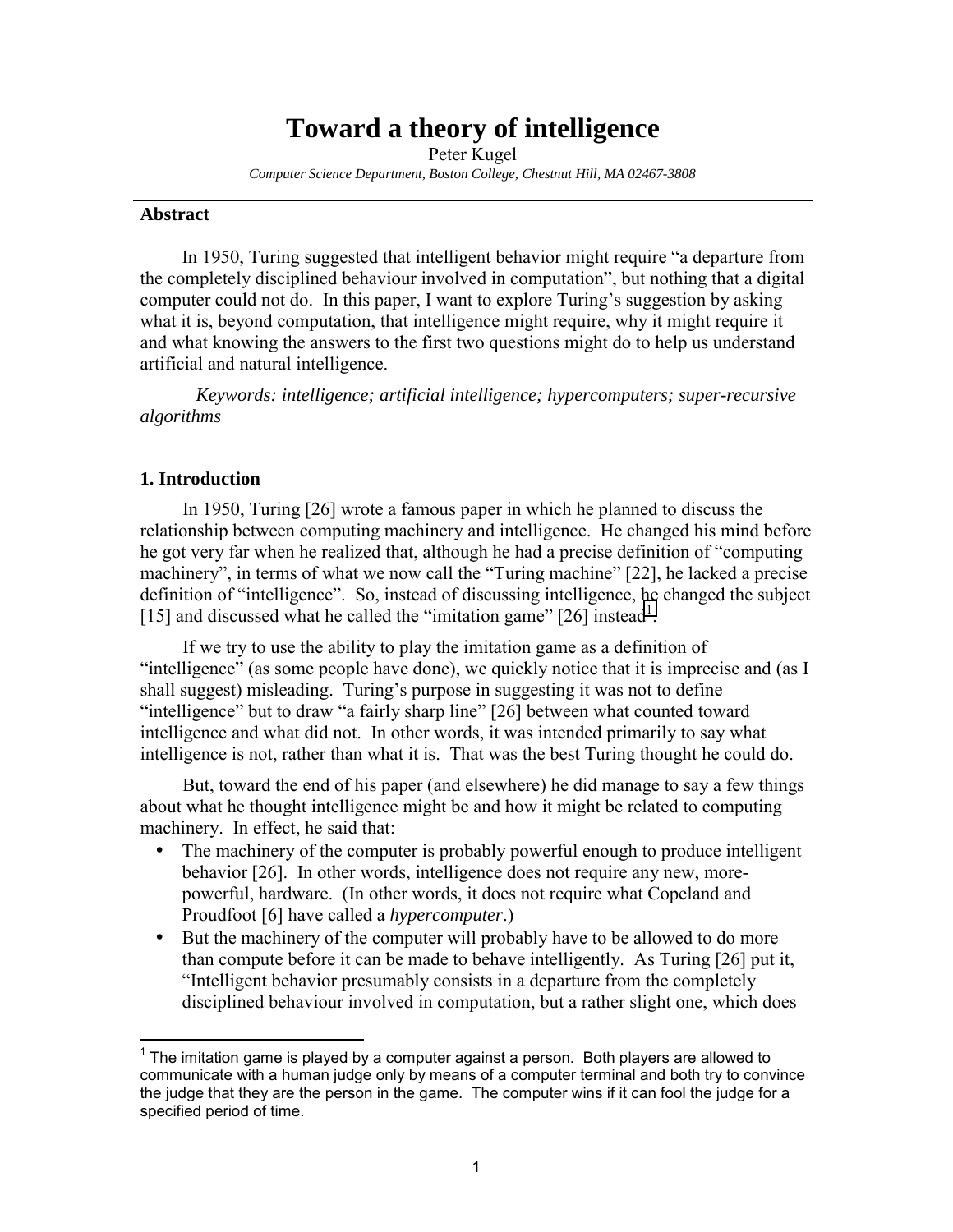not give rise to random behaviour, or to pointless repetitive loops." (In other words, it might require what Burgin [3] has called *super-recursive algorithms*.)

• The required "departure" will probably require allowing the computer to make mistakes because, again in Turing's words [25], "if a machine is expected to be infallible, it cannot also be intelligent."

In this paper, I want to suggest a mathematical model of the mind in terms of which I then want to try to develop a characterization of "intelligence" that is more precise and, hopefully, more accurate than the imitation game. I am not going to argue that the resulting characterization is necessarily what Turing had in mind, but I am going to suggest that it might be both interesting and useful.

#### **2. Intelligence**

The *American Heritage Dictionary* defines *intelligence* as the ability to "acquire" and apply knowledge". Although dictionaries can be wrong, let us take this definition seriously (at least for the duration of this paper) and think of potentially intelligent machines as having two basic components. One component (the *learner*) acquires knowledge. The other (the *doer*) applies the knowledge that the learner acquires. If we assume that knowledge can be represented by computer programs (or something like them), we can think of the learner as a system that generates programs and the doer as a system that runs the programs generated by the learner to do useful things. (See Figure 1.)

#### *(Figure 1 here)*

It is not enough, of course, for a machine merely to have these two components. Before a *learner/doer* system can be considered intelligent, those components will have to perform at a certain level and one of the main questions I want to ask in this paper is "What level might that be?"

The level reached by much of today's work in Artificial Intelligence is not, I will argue, high enough. Consider, for example, a computer program that uses some form of tree search to play chess well enough to convince people who believe that intelligence is simply the ability to simulate intelligent behavior that it is intelligent. Such a system (See Figure 2.) has a powerful doer that does the actual playing and produces the required behavior.

# *(Figure 2 here)*

But that is not enough for a learner/doer system because its learning component is too weak. All it does is translate a program, given to it by a human programmer, from one language (a "high-level" language) to another (a "low-level" language). That is not a job that seems to require a lot of intelligence (although writing a program that does that job – a *compiler* – may require a great deal).

Perhaps it is because the learner contributes so little to the system's total intelligence that some critics complain that, however intelligent such a chess-playing system might appear, much of its apparent intelligence is provided by the humans who wrote the program that the learner only translates.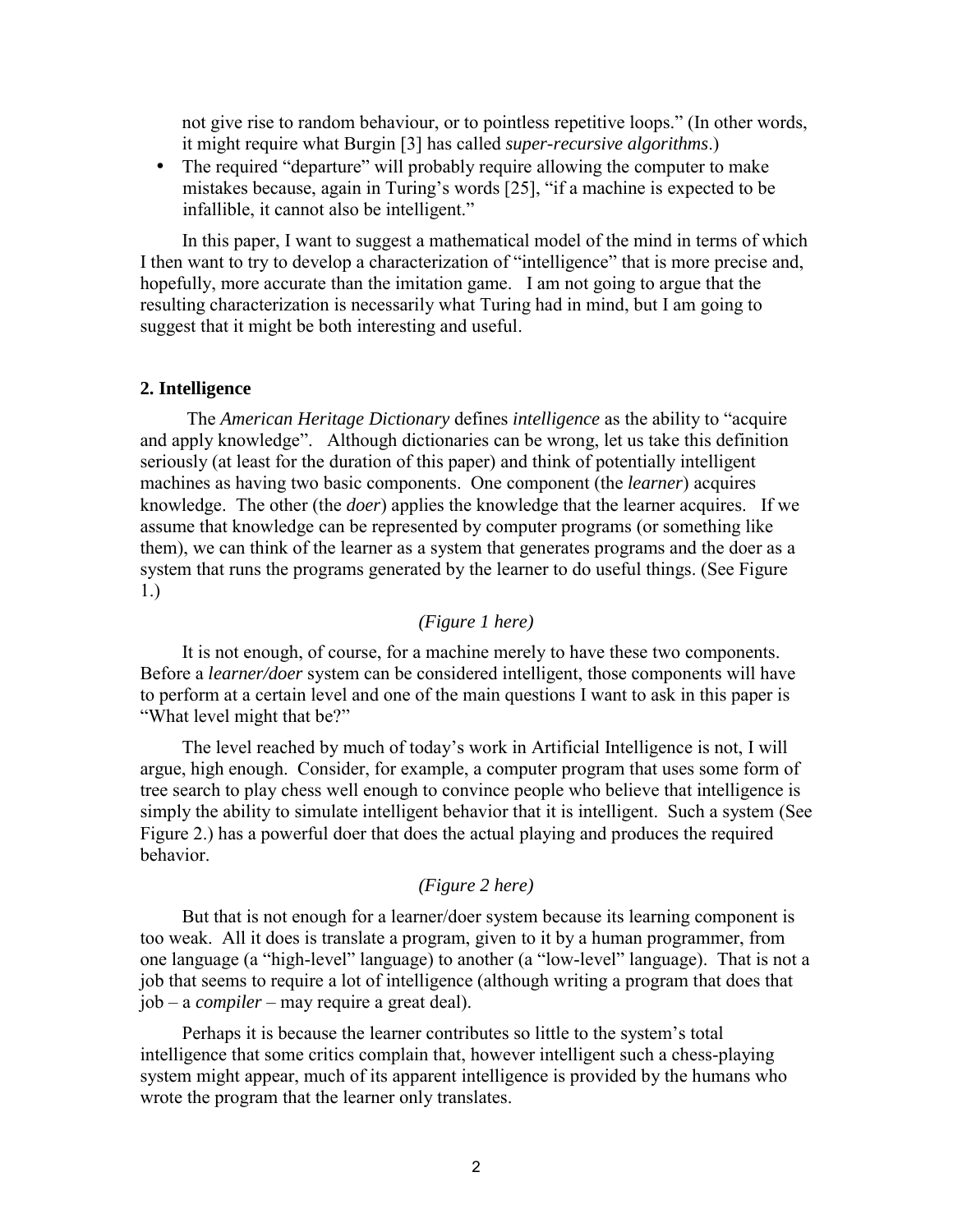It makes a certain amount of sense to assume that intelligence requires a learner that can get along with instructions that provide fewer details than such a chess-playing program requires. (We do tend to think of a person who has to be told exactly what to do as not very intelligent.) But what?

People seem to learn to do things (such as play chess) from a variety of sources  $$ from examples, from vague instructions, from analogies and the like. Although machines can learn from any of these sources, I propose to focus on systems that learn from examples.

That is how a child first learns to use its native language, an ability that it needs before it can deal with instructions and analogies. It is also an ability one can be asked to demonstrate on an intelligence tests when one is asked to continue such series as  $2.4.6\dots$ To do this one presumably has to first come up with an algorithm that would generate, not only the given part of the series, but the rest of it and then use that algorithm to generate a few more.

We can think of such a learner-from-examples as a system that tries to develop a program that can simulate the behavior of the device whose inner workings it cannot examine. All it has to work with is the behavior (inputs and outputs) of the device. (See Figure 3.)

# *(Figure 3 here)*

Such a system might learn to play legal chess by watching a person play or by playing games against a strong opponent.

Isn't it easier just to tell a system what the rules are? It can be. It's probably easier to tell people the rules of chess than to ask them to figure them out by watching games. But there are situations in which people simply cannot be told what the algorithm is (When they begin learning their native language, there seems to be no language in terms of which they can be told.) and situations in which learning from examples is easier. Thus, for example, people may learn the rules of chess by being told them, but few learn how to play chess well only by being told what to do. Being told what to do can help, but lots of playing (which is to say, lots of examples) generally help more.

Few children, if any, have ever learned the meaning of the word "dog" from detailed instructions that tell them how to recognize one. Even if children could learn from such instructions, few parents could produce them. Most don't try. They just point to a few examples and let the child's mind do the rest. They can do that, presumably, because the child is intelligent – because it can learn from examples.

## **3. If intelligence is computable, then…**

We can think of a learner that tries to develop programs from examples, as a system that tries to solve what has been called a *black box identification problem*. In such a problem, a learner is given the behavior of a device it cannot look inside of (a *black box*) and asked to *identify* it by coming up with a program that exactly duplicates its behavior. This problem is not particularly difficult (in theory) if the behavior is finite and the learner has access to all of it. But it becomes more difficult if the behavior is (at least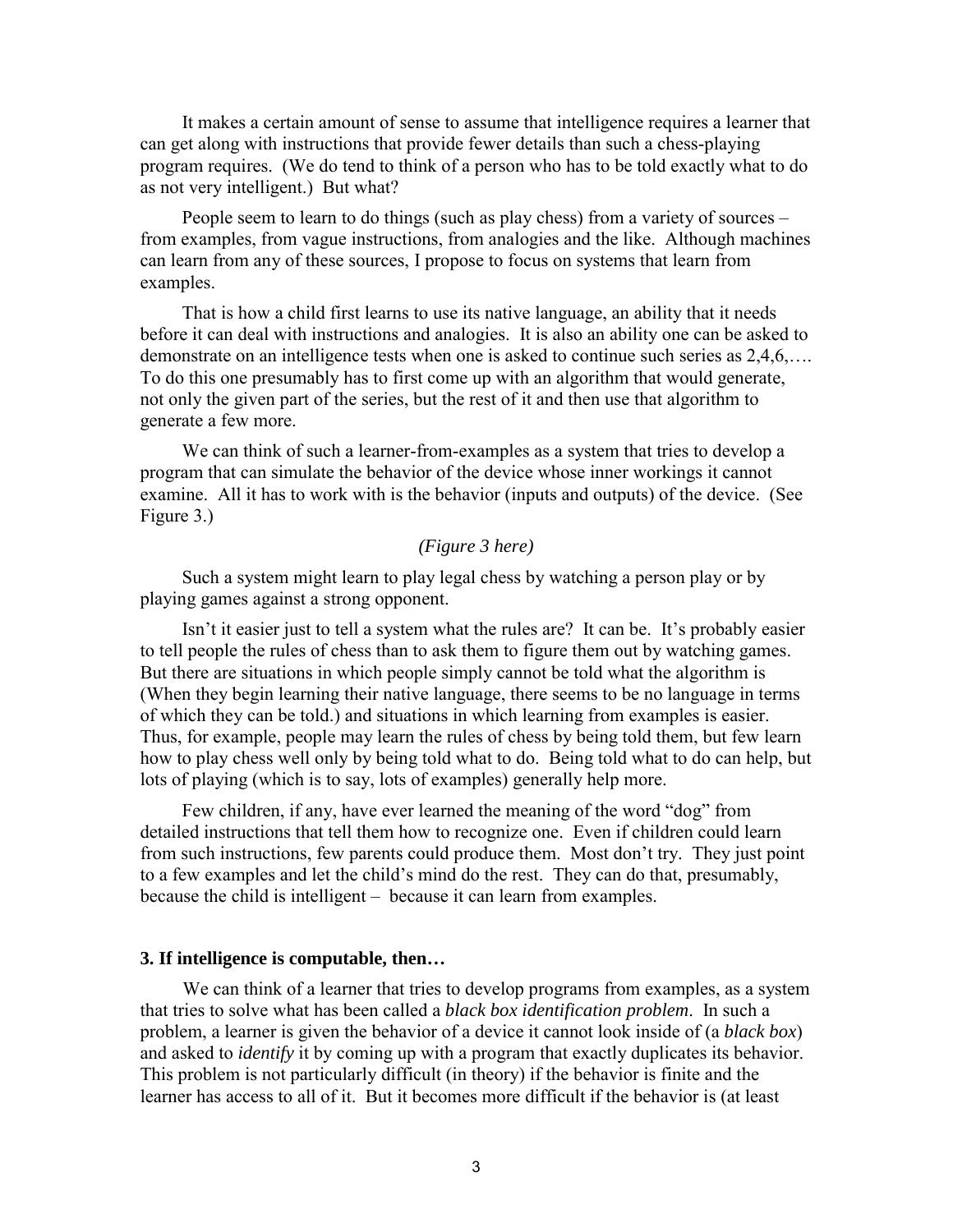potentially) infinite, because the learner must come up with a program that duplicates all of it in finite time. That means that it must do so after it has seen only a finite part of that behavior. Thus, the program it comes up with must characterize all of the black box's behavior, including the parts the learner has not yet seen. This means that it must "go beyond the information given" in a way that, I shall argue, computations cannot.

Let me introduce a bit of terminology. Let me call the black box to be identified the *sample-device*. The sample-device will generally be drawn from a set of possible devices that I propose to call the *domain*. (Intuitively, the sample-device represents "this world" whereas the domain represents "the set of all possible worlds".) If the learner succeeds in coming up with a (finite) program that exactly reproduces the (usually infinite) behavior of the sample-device, we will say that it has *acquired* that sample-device. It can then pass its program (or *theory* of the black box's behavior) to the doer. The doer can then use that program to predict the future behavior of the sample-device and use those predictions as it sees fit. When the learner/doer acquires a sample-device it can predict its future behavior and that can be useful.

In acquiring a sample-device, the learner, in effect, turns the infinite behavior of the sample-device into a finite program, or theory. This process of compressing infinitely many examples, most of which the learner has not yet seen, into general theories is a model of what is often called *induction*. (We see a hundred swans, all of which are white, and infer, by induction, that "All swans are white.")

I am going to try to characterize what we might call, following Chomsky [5], the abstract *competence* that underlies this process rather than what he called the concrete *performance*. So I am going to assume, among other things, that the inputs to the learner are error-free and that the learner/doer never makes clerical or computing errors. In exchange, I am going to assume that the learner must be able to produce the future (and past) behavior of the sample-device without error before it can be said to have acquired it. (We can consider the effects of errors and other realistic limitations after the model has been developed, much as we consider the effects of air resistance on falling bodies only after we have developed a theory that ignores it.)

We will call the set of all devices that a given learner can successfully acquire its *range*. And we will say that a learner can *cover* a set of devices (or domain) if it has that set as its range.

To explore what all this means, let's look at an example. Suppose we want to design a learner to deal with a rather restricted domain – the set of all finite automata that generate infinite sequences of 0's and 1's. Let us call such devices *Zero-one generating finite automata* (or *Zog-fa's*). A Zog-fa has no inputs and its outputs can be represented by a one-way (to the right) infinite tape that contains only  $0$ 's and  $1$ 's.

We will call such a tape an *oracle* (following Turing [23]). With each such tape we can associate a representing function, f, such that  $f(n) = 0$  if the nth symbol of the tape is 0 and  $f(n) = 1$  if it is a 1. We can then think of a learner that tries to acquire a Zog-fa as a system whose input is the oracle of such a machine and whose output is a program that generates that oracle.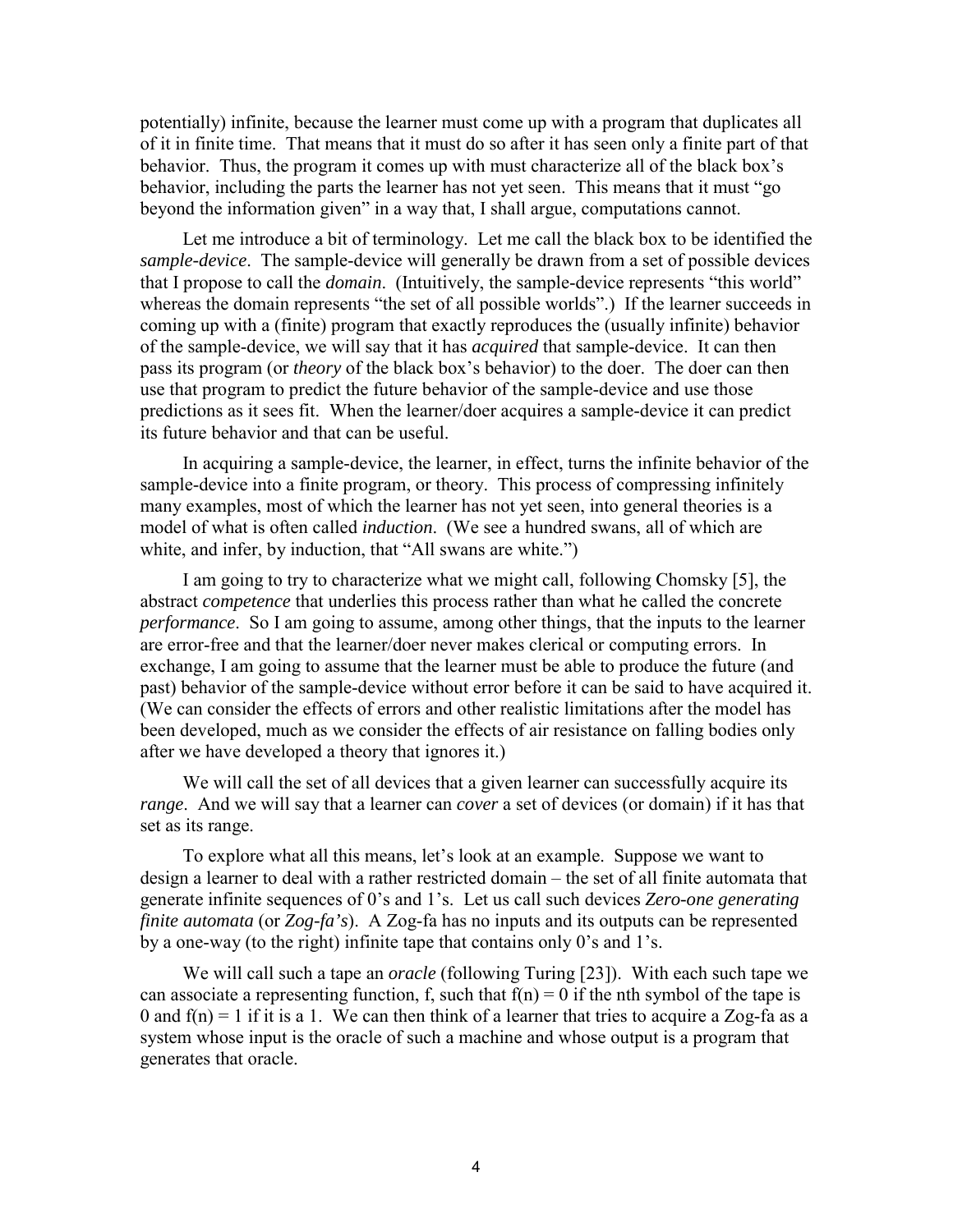If we ignore the inner division of a learner/doer into two components, and assume that the doer only executes the program passed to it by the learner, the outward behavior of the learner/doer system does not seem to be particularly interesting. When it succeeds in acquiring an oracle, its input is that oracle and its output is a program that can compute that oracle. It is because such systems produce finite programs that are portable and because they can output the "next" symbol of the oracle before they read it that such systems are useful. Those finite programs correspond to what biological organisms carry around with them and use to predict the future behavior of things in their environment. (If the object such a learner/doer is dealing with is a predator, the resulting predictions can help the system predict the predator's behavior and use those predictions to try to avoid it, thus helping the system to survive.)

Our oracles resemble Turing's oracles in that they allow a Turing machine with access to the oracle associated with the function f to answer questions of the form "What is the value of  $f(n)$ ?" for arbitrary n's. Our oracles differ from Turing's oracles in that, whereas his were limited to uncomputable functions, ours are limited, at least in this paper, to computable ones. Such oracles are particularly well-suited to represent the inputs to a learner trying to solve a black-box identification problem because a learner, with access only to an oracle, cannot "look" inside the machine that generated it.

 (*Notes*: In order to talk about such oracles, I will denote the sequence consisting of all ones by  $1*$ " and, more generally, the sequence that consists of the infinite repetition of the finite sequence s by " $s^*$ " [13]. I will denote the sequence that consists of n repetitions of s by "s<sup>n</sup>", the first n symbols of s by "<sub>n</sub>s" and the result of concatenating one sequence, s, to another, t, by " $st$ ".)

Before looking at possible designs for learners that can acquire Zog-faís, let me state an easily-proved lemma [13] about such Zog-fa's that will prove useful in what follows.

**Lemma.** For any sequence of the form  $s(t)$ <sup>\*</sup>, where s and t are finite sequences of 0's and 1's, there is a Zog-fa that generates it and, conversely, any infinite oracle generated by a Zog-fa must have this form.

As this lemma suggests, the Zog-fa's are a particularly simple domain and I want to begin by looking at how well learners can deal with it by using computations alone. The defining features of an ordinary computation are (1) that it may use only the machinery of the Turing machine and (2) that it may produce (at most) one output and that it must halt when it has done so. When I want to distinguish ordinary computations from other kinds (such as the limiting computations to be discussed later), I will explicitly refer to them as *ordinary* (or *recursive*) *computations*.

One of the big problems with learners limited to ordinary (recursive) computations is that they have very limited scopes. For example:

**Theorem 1.** No learner, limited to ordinary computing, can cover even so simple a set as the set of all Zog-fa's.

**Proof.** Assume there is a recursive-computing learner that can. Since it covers the whole set, it must be able to acquire a program for the Zog-fa whose outputs are all 1's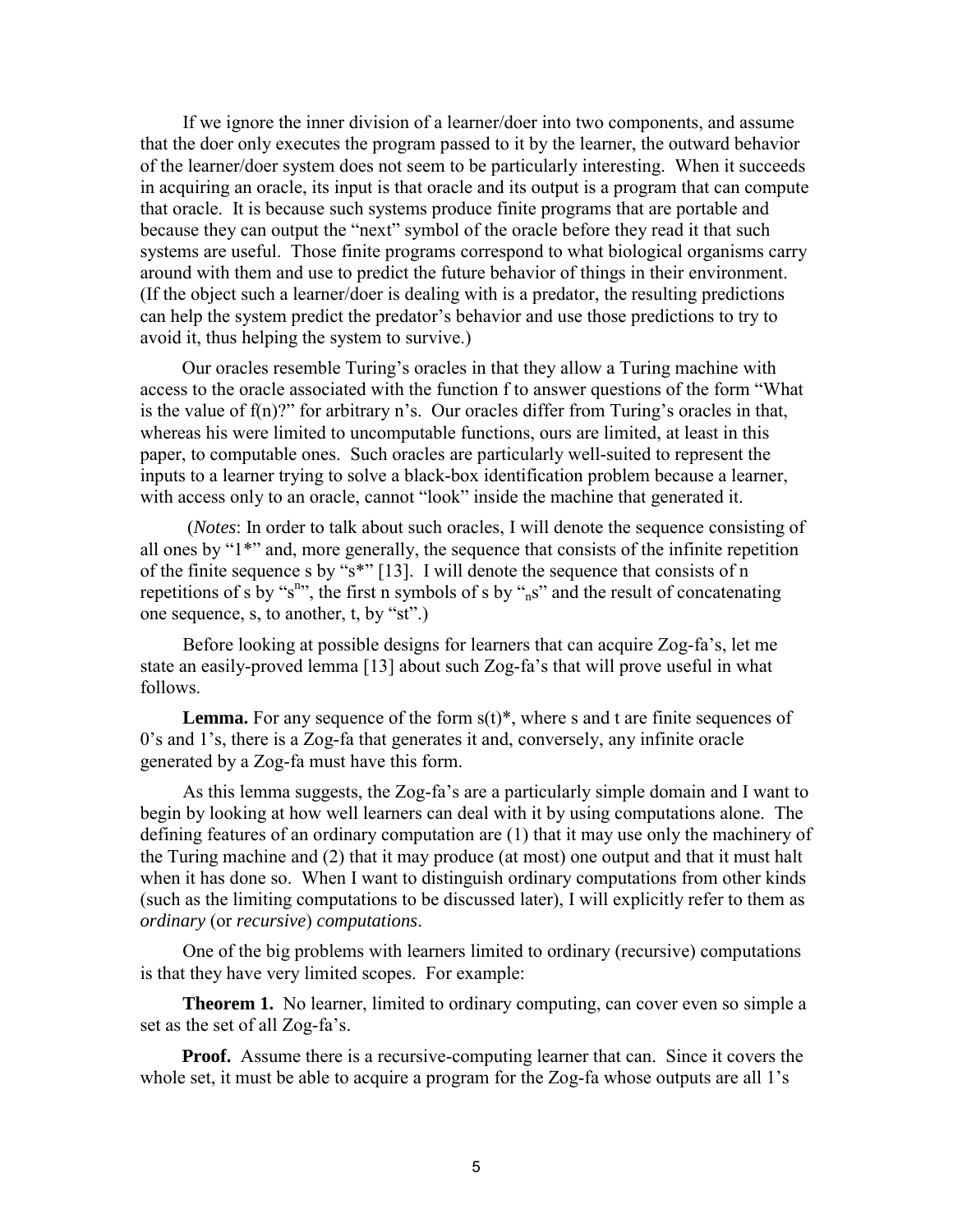from its oracle  $1^*$  – the tape containing an infinite sequence of 1's. (Obviously, there is a Zog-fa that generates such a tape.)

Now consider what happens when a computing learner acquires the device whose oracle is this sequence of all 1's. By the definition of *computation* there must come some point in its operation at which it outputs a program for this oracle, announces that it has found it, and stops. And this point must come after it has read some finite number of symbols (say n) of the input oracle. Since, for the rest of this argument, the size of n doesn't matter, let's assume  $n=10$ . That means that our learner's output is fixed after it has read the sequence of ten 1's (or  $1^{10}$ ). Which, in turn, means that it cannot come up with the right program for the tape  $(1^{10})0^*$ . But clearly there is a Zog-fa that generates this tape too (by our lemma). ■

**Corollary 1.1.** For any Zog-fa a recursive-computing learner can acquire, there are infinitely many Zog-fa's it cannot.

In the above case, it cannot acquire any of the Zog-fa's whose oracles have the form  $(1^n)0^*$ , with n≥10. Clearly each of these oracles can be generated by a Zogfa (by our lemma again) and there are infinitely many of them. ■

Since any computing learner that could cover a superset of the set of all Zog-faís could also cover the set of all Zog-fa's, it follows that:

**Corollary 1.2.** No recursive-computing learner can cover any superset of the set of Zog-faís. Therefore, no computing learner can cover the set of all finite automata, all Turing machines, all primitive recursive functions, and many other domains.

Oracles are infinite sequences of 0's and 1's that can be ordered lexicographically. Let us say that one oracle,  $O_1$ , is *less* then another  $O_2$  (or  $O_1 < O_2$ ) if  $O_1$  is earlier in this ordering than  $O_2$ . Let us call the set of all oracles between the two different oracles,  $O_i$ and O<sub>i</sub>, an *interval*. Let us call an interval a *gap* in a learner's range if that learner can acquire at most one oracle in it. Gaps are clearly undesirable since any interval has infinitely many Zog-fa's in it and, if it is a gap, a learner can acquire at most one of them. So it is another strike against our computing learner that:

**Corollary 1.3.** A recursive-computing learner, whose domain is the set of all Zogfa's, has at least one gap in its domain (and therefore, infinitely many).

**Proof.** If it acquires an oracle, s, a computing learner must do so after it has read n symbols of that oracle, or  $n<sub>n</sub>$ s. But, since it has only one chance to come up with a program, it must come up with the same program for all oracles that start with this sequence. That is precisely the set of oracles in the interval between  $_{n} s(0)^{*}$  and  $_{n} s(1)^{*}$ . Since the one program (at most) that it can come up with is correct for only one oracle in that interval, that interval is a gap. ■

Perhaps the most serious drawback of recursive-computing learners is that learner/doers that use them can be very bad at predicting future symbols of their input oracles. Let us call a system consisting of a learner and a doer related to each other in the manner shown in Figure 1 (above) a *predictor* if it reads an oracle, a symbol at a time (from left to right), and uses the latest program output by its learner to predict the next symbol of that oracle before it reads it. (If the learner has not yet produced a program, let it predict 0.)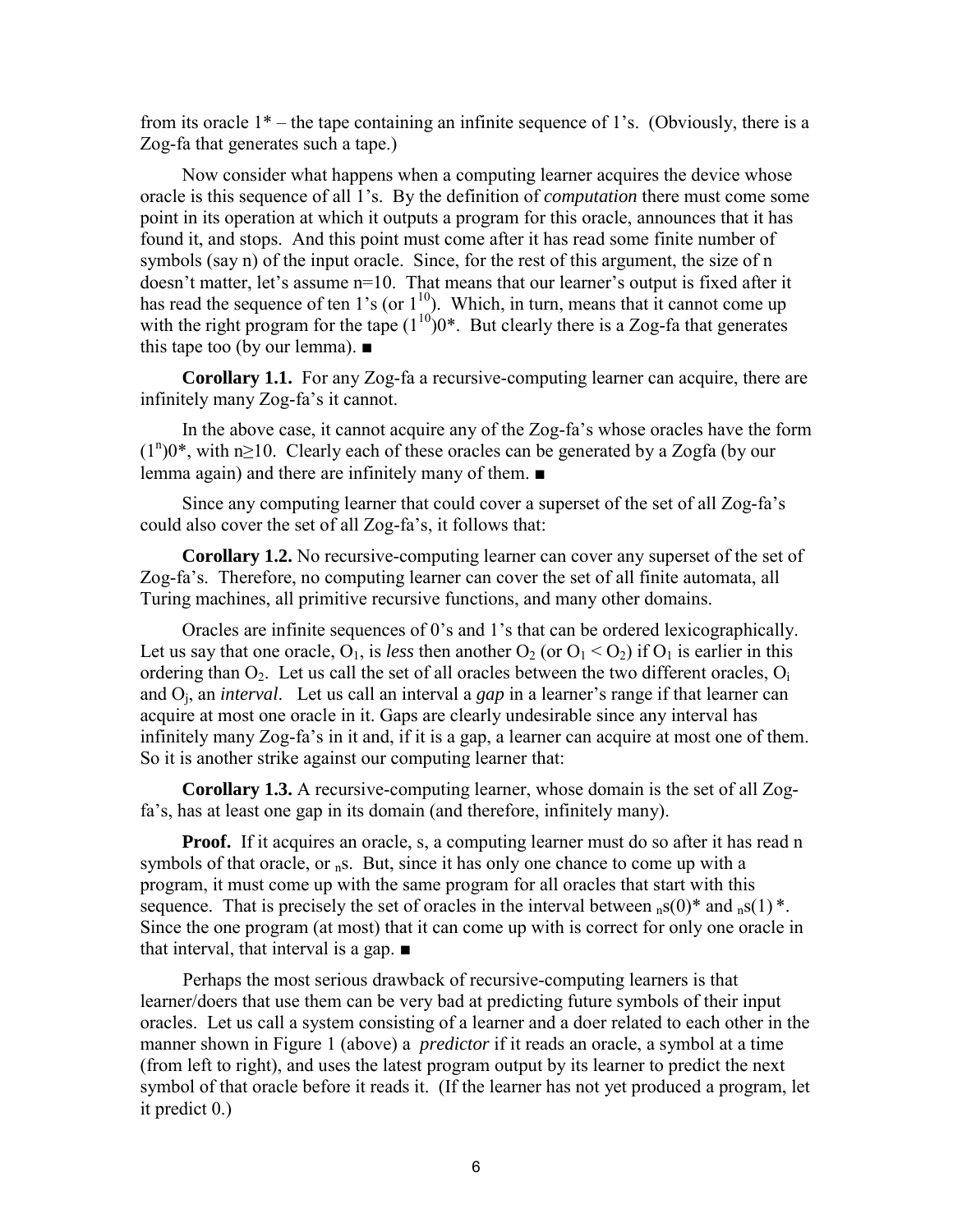Let's say that a predictor is *good* for an oracle if it predicts infinitely many symbols of that oracle correctly (and only finitely many incorrectly) and *bad* if it predicts infinitely many symbols of that oracle incorrectly (and only finitely many correctly).

**Corollary 1.4**. For every oracle that the learning component of a computing predictor acquires, there are infinitely many oracles of Zog-faís for which it is bad.

**Proof.** Consider a predictor, P, that computes a program for an oracle, s, after reading the finite sequence  $nS$  (the first n symbols of s) for some n. Let  $S_n$  be all the symbols of s after the first n symbols and, for any sequence u, let  $(u)$  be the result of replacing every 1 in u with a 0 and every 0 with a 1. It is not hard to see that (a) P will predict the symbols of any oracle of the form  $({}_{n}S)(1^{m})(s_{n+m})'$  (where m≥0 and  $s_{n+m}$  is the sequence of the input oracle after the first n+m symbols) incorrectly infinitely often and correctly only finitely often and (b) that any such oracle is in its domain because it can be generated by a Zog-fa. ■

This "badness" is not limited to learners dealing with the set of  $Zoq-fa's$ . It applies to any computing learner that deals with a domain that is *dense* in the sense that, between any two distinct oracles in that domain, there is another that is also in the domain. (More generally, a domain is dense if no finite initial sequence uniquely determines an oracle in that domain. That condition is met by practically all interesting domains.) It is not hard to see that:

**Corollary 1.5**. No recursive-computing learner can cover a dense domain.

Because recursive-computing predictors have to stick to a program long after the evidence has shown it to be incorrect (since they are not allowed to "take back" a result) they can seem somewhat "pigheaded". The computable learner that produced a program that generates  $1^*$  as its theory after seeing  $1^n$ , forces the associated doer to predict 1, even if the input was  $1^n0^*$ . So, if n is 10, it is still required to predict that the next symbol will be a 1 after it has seen  $1^{10}0^{999990}$ , which should make the odds of a 1 appearing next "one in a million". It is difficult to call that "intelligent".

The reason computing learners do so badly with such domains is that computations must, by the definition of *computation*, satisfy what we might call the *announcement condition*. It is not enough for them to produce a result in finite time. They must also announce when they have produced it. If we drop that requirement, we can get machines that do more than compute without changing anything else. Machines that do not have to satisfy the announcement condition can execute what Burgin [3] has called *superrecursive algorithms* – algorithms that can evaluate uncomputable functions. In particular they can execute *limiting-computable algorithms* [10, 19].

The distinction between what we might call *recursive computing* (which is the traditional kind) and *limiting computing* (which is one kind of super-recursive computing) can be stated quite simply. When we use computing machinery to *compute recursively*, we count the *first* output it produces as its *result*. In contrast, when we use that same machinery to *limiting-compute* or to *compute in the limit*, we count its *last* output as its *result*. Note that we do not require that it announce when it has produced that last output nor to halt after it has done so (which would, of course, "announce" it).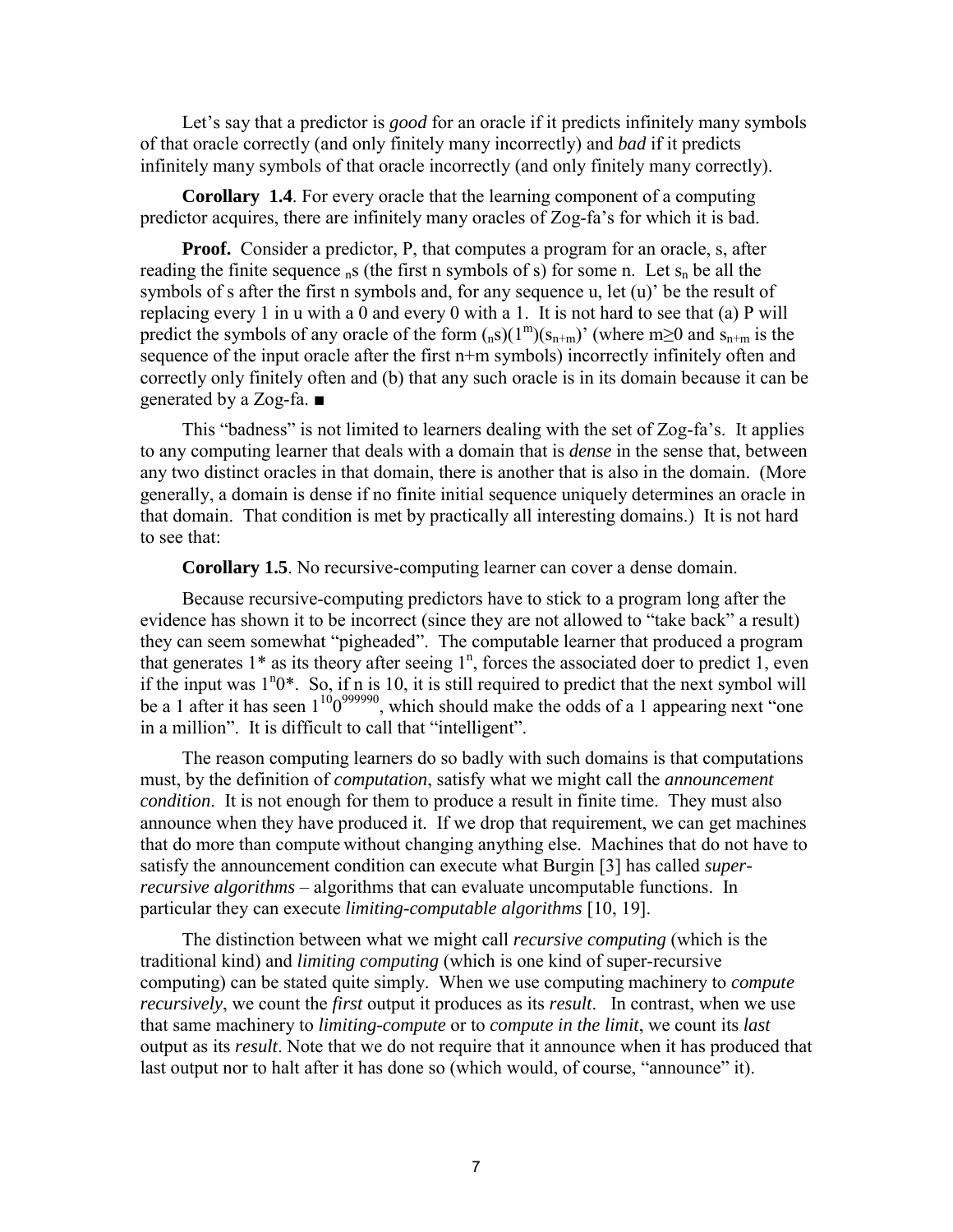Putnam [19] has referred to predicates that can be computed in the limit as *trial and error* predicates. In that spirit, let us call Turing machines that are allowed to compute in the limit *trial-and-error machines*.We can think of such a machine as a computing machine that prints a sequence of outputs. We say that its "result" is the last output it prints, if there is a last. (If there is no last  $-$  or no first  $-$  the output is said to be *undefined*.) Notice that trial-and-error machines (and the limiting*-*computable algorithms they execute) produce their results in finite time, but that it can take infinitely long to determine that a given output is a result because they can always "change their minds".

## **4. If intelligence is limiting computable, then…**

Trial-and-error machines use precisely the same "hardware" as the Turing machines, but because they do not have to satisfy the announcement condition, they can use it differently. The fact that they do not have to satisfy the announcement condition makes them useless for many purposes, including most of the purposes for which we use computers today. But it makes them more powerful than machines limited to recursive computations and this additional power can suit them for other things. Thus, for example, it can make them better at generating programs (or theories) from examples.

First, to see that limiting-computable algorithms (and the trial-and-error machines that execute them) are more powerful than regular (recursive) computations, note that they can solve the halting problem which, Turing [22] proved, no regular computation can.

Recall that the *halting problem* is the problem of finding a single procedure that, given a program, Prog, and an input, Inp, will tell us whether or not Prog(Inp) (or Prog running on the input Inp) will or will not halt. A limiting computation can solve this problem using the following algorithm:

*Limiting computable algorithm for solving the halting problem*: Given a program, Prog, and an input Inp, output NO (to indicate that  $Prog(Imp)$  won't halt). Then run a simulation of Prog(Inp). (Turing [22] showed that such a simulation is always possible.) If the simulation halts, output YES to indicate that Prog(Inp) really does halt.

Clearly the last output that this procedure produces solves the halting problem, if you're willing to accept results arrived at "in the limit". Which proves that a limiting computation can do things no ordinary, or recursive, computation can.

Of course, if you're interested in using your solution to detect cases in which a program is not worth running because it won't output any result at all, this "solution" won't help you. Although you can use its YES answers for your purpose, you cannot use the NO answers. Because they do not satisfy the announcement condition there will not, in general, come a time at which you can say of a program "This program won't halt because the algorithm told me so." And, of course, for this purpose, it is the NO answers that matter.

Failure to meet the announcement condition is the main drawback of limiting computations. They may give you right answers, but you won't always know when an output is the final answer.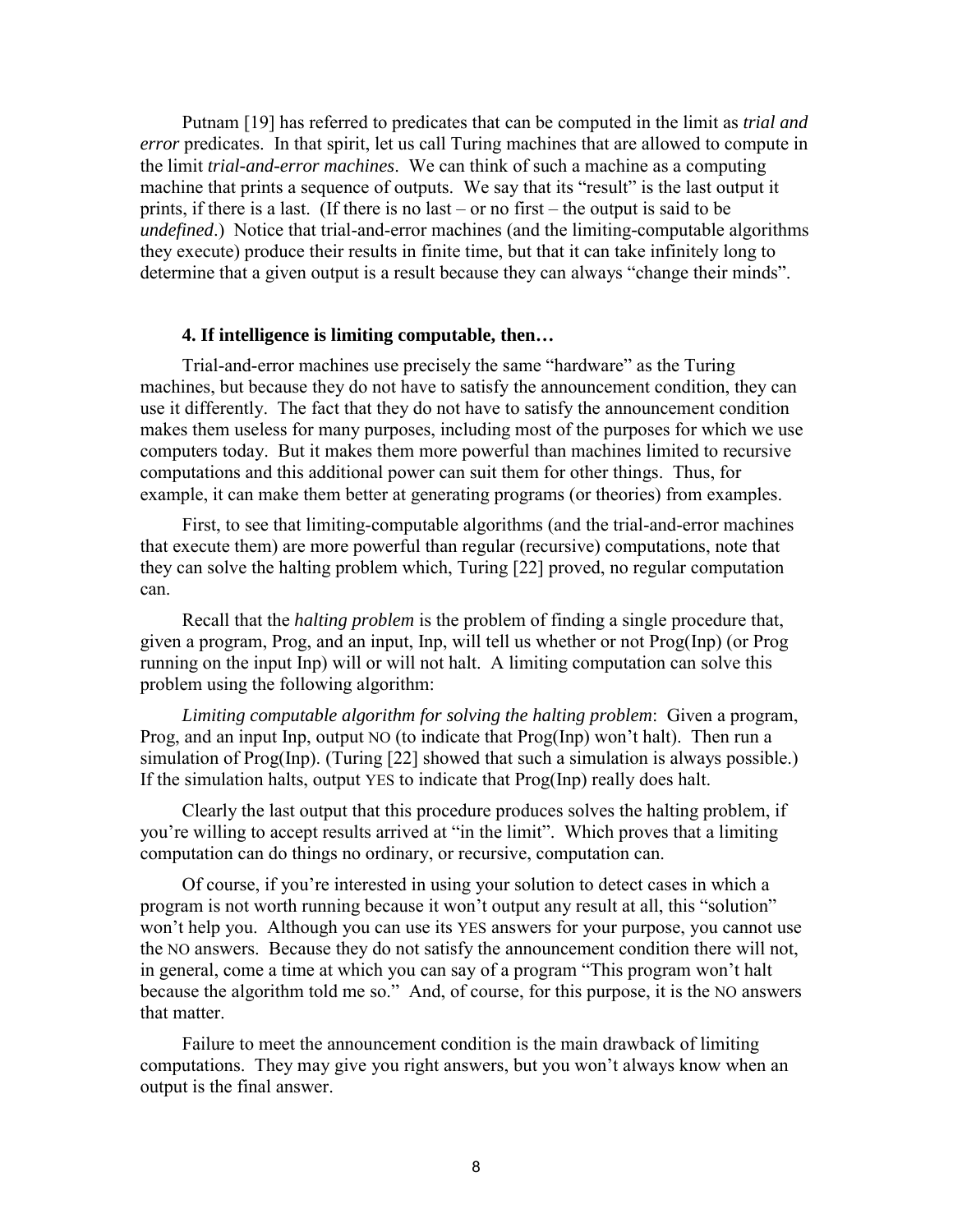But limiting computations can be useful when we are dealing with problems that have no final answers – problems for which the announcement condition cannot reasonably be met. The problem of generating programs for dense domains (or sets of oracles) is such a problem. It is not hard to see why. A computing learner can only see finitely many symbols of an oracle before it has to come up with its final decision and, if the set of oracles is dense, the decision it makes can always be wrong because no finite subsequence of an oracle uniquely specifies it. In contrast, a limiting computable learner need not make final decisions which allows it to do things that a (recursively) computable learner cannot. Thus they can cover dense domains. For instance:

**Theorem 2.** A limiting-computable learner can cover the set of all Zog-fa's

**Proof.** A limiting-computable learner can do this using what has come to be known as an *enumeration method* (Gold [10], Angluin and Smith [1]). An enumeration method uses a sub-program that generates a list of totally computable programs  $(a_1, a_2, a_3,...)$ such that, for any machine in the domain, there is at least one program in the list that generates it. (The fact that each program generated must be totally computable is important.)

An enumeration method uses the list generated by its enumerating sub-program as follows:

 $\bullet$  It begins by outputting the first program in the list,  $a_1$ , as its (tentative) result.

● As it reads the symbols of the oracle it is trying to identify, one by one, it checks the nth symbol it reads against the nth symbol generated by the program that is its current result (a<sub>i</sub>). If the symbols match, it does nothing and reads the next  $(n + 1<sup>st</sup>)$  symbol of the oracle. If the symbols do not match, it goes on down the enumeration from its current theory,  $a_i$ , to consider  $a_{i+1}, a_{i+2}, \ldots$  in turn. It then outputs the first program in this list whose first n symbols match the first n symbols of the input oracle  $-$  the symbols that it has already seen  $-$  if there is one.

It is not hard to see that there is a program that computably enumerates a set of programs such that (a) for any Zog-fa, there is at least one program in the enumeration whose output is its oracle and (b) all the programs in the enumeration are total (because the halting problem for finite automata is recursively solvable).

Suppose that a limiting computation is given an oracle for an arbitrary Zog-fa as its input. It will compute a correct program in the limit for this oracle because (a) a correct program for the input oracle will appear in the enumeration, (b) every incorrect program earlier in the enumeration will eventually be discarded and (c) once a correct program is reached, it will never get discarded. Which proves the theorem. ■

 Notice that, although the process of determining whether or not the current (tentative) result produced by such a system is correct (at any particular moment in time), and the process of finding a replacement for it if it is not, are both totally computable, the process of finding the right theory for an oracle, of which they are the primary components, is not.

It is not hard to verify the following "good news" about such a simple enumeration process: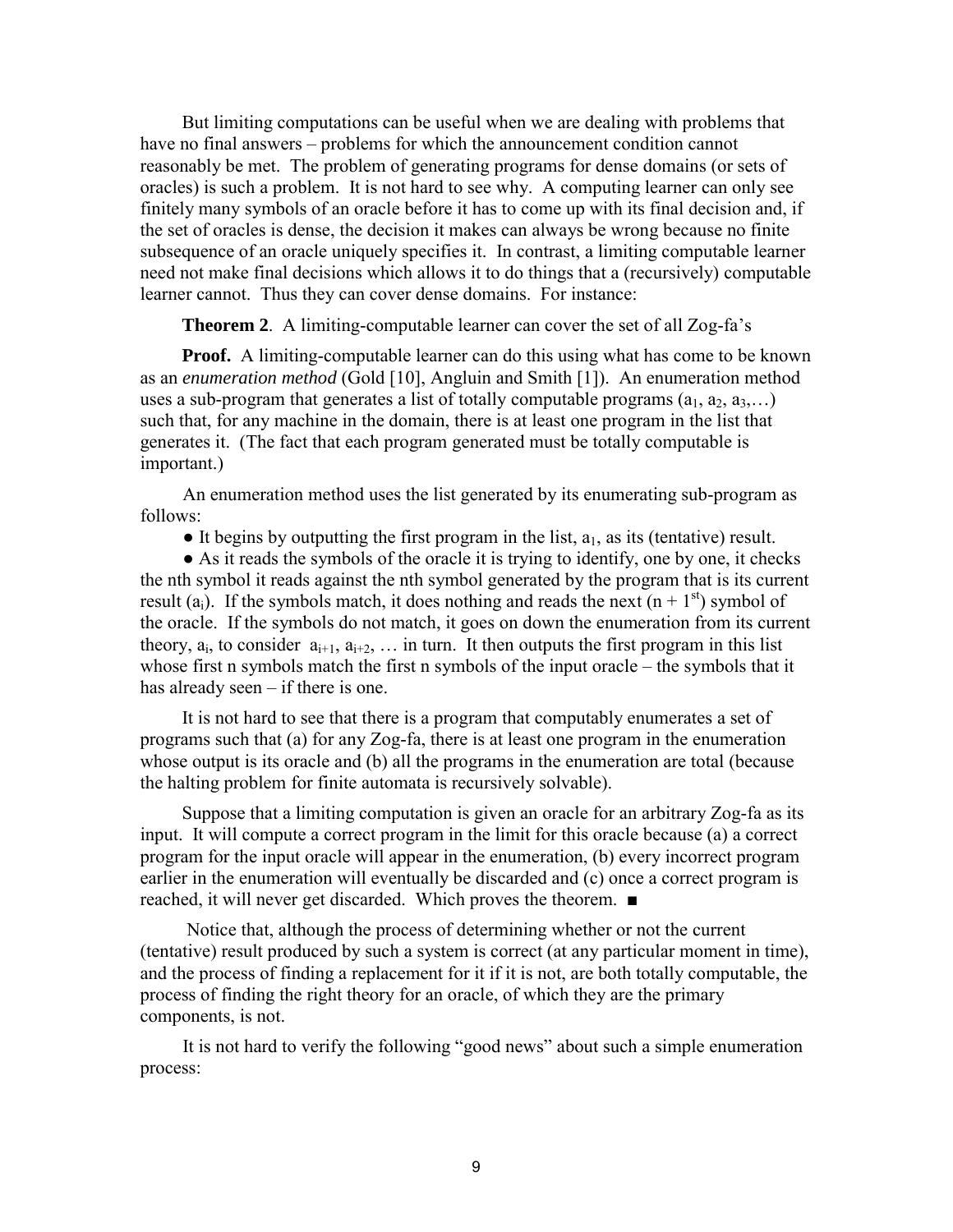(a) It will get the right program in finite time (even though, its user will, in general, not be able to tell when this has happened).

(b) Its final program will be "perfect" in the sense that, if it is used to predict the symbols of the oracle it will predict all of them correctly.

(c) The learner will leave no gaps in the set of all Zog-faís.

(d) If a learner/doer system, trying to identify a Zog-fa, uses its latest program to predict the next symbol of the input tape before it reads it, it will predict infinitely many of its symbols correctly and only finitely many of them incorrectly.

But there are also two pieces of "bad news":

(e) The process will not tell the user if an input oracle cannot be produced by any Zog-fa. If it runs into such an oracle, it will only way it will signal that fact is by failing to produce a last output  $\overline{\phantom{a}}$  in effect, by "changing its mind" infinitely often.

(f) The announcement condition cannot be met. The learner cannot announce when it has finally found the right theory of its input oracle. Which means that the user cannot, in general, be sure when the system's current theory is the right one.

The set of all Zog-faís is dense so, by Corollary 1.5, the announcement condition cannot be met. As a result we lose the certainty that a recursive-computing algorithm can give us. We cannot be sure, at any point, that its current output is going to be its final result. But, when we are dealing with a dense domain, we do not really have a choice.

The set of all Zog-faís is not the only domain that the enumeration method can be used to cover. It can cover any set of machines that can be recursively enumerated in such a way that all the machines in the enumeration are totally computable. So we have the following (Gold  $[10]$ ):

**Corollary 2.1.** A learner that computes in the limit can cover the set of primitive recursive functions, the set of finite automata whose outputs are limited to a finite alphabet, the set of regular grammars, and a variety of other domains.

Because limiting computable learners can cover some sets of sample-devices whose oracles are dense (such as the set of all Zog-fa's) it is natural to ask whether such learners can cover all possible dense sets of that can be computably enumerated. The answer is that they cannot.

To see why not, consider first systems that use the enumeration method to develop programs for oracles that they examine one symbol at a time, in order from left to right. Let us call them *simple enumeration learners*. Now consider the set of all oracles generated, not by finite automata, but by Turing machines that generate sequences of 0's and 1's without inputs. Let's call them *Zero-one generating Turing machines* or *Zogtm's*. Such machines generate oracles by computing their component symbols, one after the other, from left to right. If, at any time, a computation of the "next" symbol fails to produce an output, the sequence (but not necessarily the computation producing it) stops and the oracle is finite.

**Lemma.** No simple enumeration learner can cover the set of all Zog-tm's.

**Proof.** Suppose there is one that can. Call it M. Consider the Zog-tm that generates an oracle,  $D_M$  (where "D" stands for "Diagonal"), defined in terms of M as follows: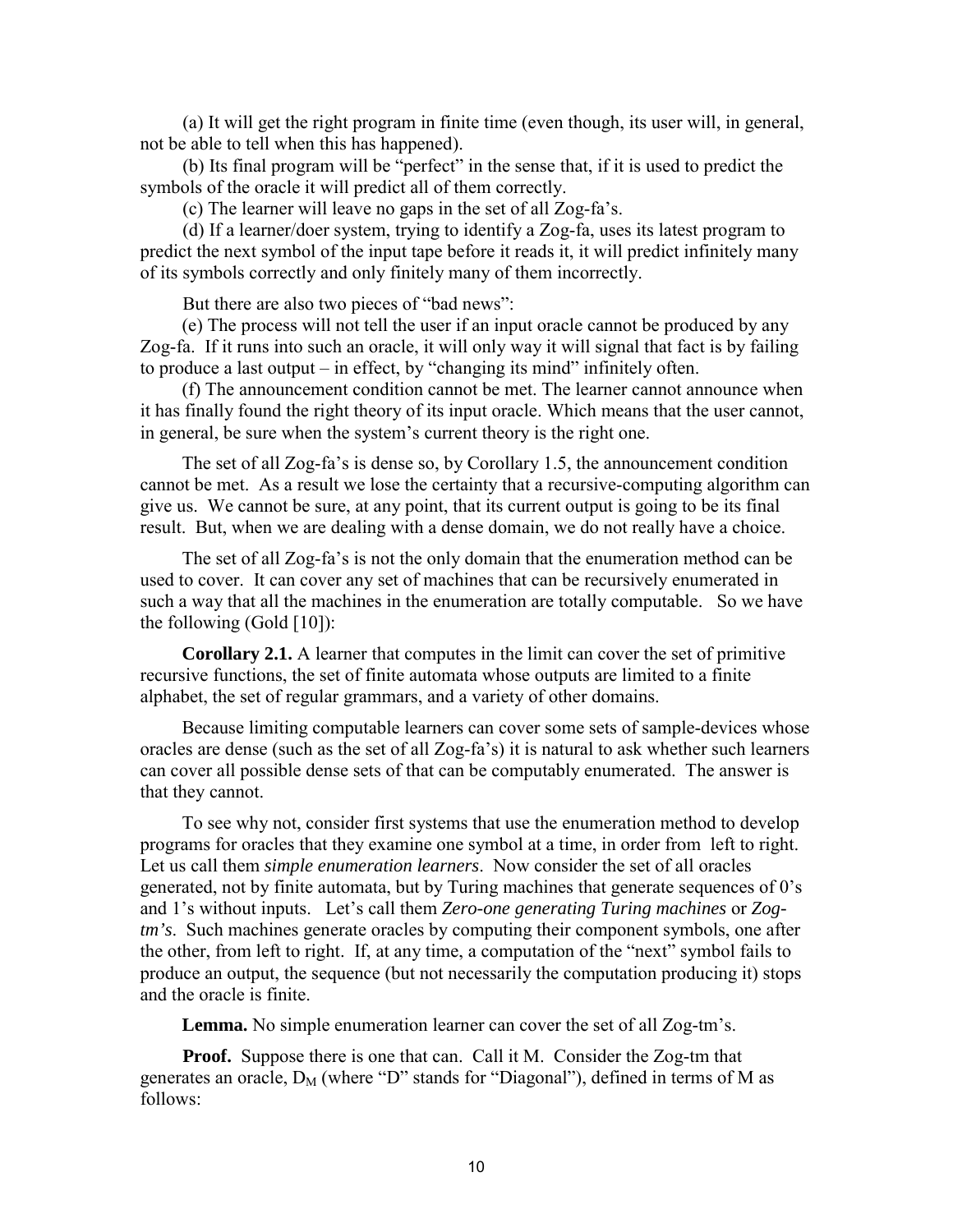0. The first symbol of  $D_M$  is a 0.

n. If, after reading the first n symbols of  $D_M$ , M's latest program for  $D_M$  predicts that the n+1<sup>st</sup> symbol of D<sub>M</sub> will be a 1, then the n+1<sup>st</sup> symbol of D<sub>M</sub> is a 0. If it predicts a 0, its  $n+1$ <sup>st</sup> symbol is a 1.

It is not hard to see that  $D_M$  can be generated by a Zog-tm (if M is a simple enumeration learner) because its nth symbol can be computed for any n. And it is easy to see, from the construction, that  $D_M$  cannot be identified by M because it will change its output infinitely often. ■

**Theorem 3 (Gold [10])**. No limiting-computable learner can cover the set of all  $Zog$ -tm $\delta$ s.

**Proof**: The only differencea between an arbitrary limiting-computable learner and one based on an enumeration method is that the former may not always have a "current" program and that they need not read the symbols of the oracle in order from left to right or, for that matter, in any fixed order. It is not hard to alter the construction of  $D_M$  to take those problems into account. ■

Let us call a learner *universal* if it can cover the set of all Zog-tm's and *partial* if it cannot. Theorem 3 says that limiting-computable learner can be universal.

The idea of a limiting computation is not new. Such a computation was used by Gödel [9] in his proof of the completeness of the predicate calculus. Turing [24] seems to have suggested that something like a limiting computation might be necessary for machine intelligence when he wrote that "There are indications that it is possible to make the (computer) display intelligence at the risk of its making occasional serious mistakes." Gold [10] and Putnam [19] showed how this idea could be formalized. The use of limiting computable procedures to do induction has been studied by many, including Burgin [2] and myself [14].

## **5. Therefore…**

I have suggested that machine intelligence (and perhaps the human kind) might involve two separate abilities  $-\theta$  the ability to acquire programs and the ability to apply them. I have looked at how this suggestion plays out in machines that deal with "worlds" that contain only Zog-fa's and Zog-tm's. And I have tried to show that, in these "worlds", acquiring programs at a level that we would be willing to call "intelligent" – because they do not lead to pigheaded predictors nor produce "gaps" in which a predictor is helpless – requires at least the ability to compute in the limit.

But, of course, we want to be able to talk about the intelligence of machines that deal with many other kinds of "worlds" (or domains). Fortunately, because our proofs depend only on a few properties of the domains with which machines deal, it is not difficult to show that they can be used to derive comparable theorems about machines that deal with many other kinds of domains.

For example, Theorem 1, which tells us that computable learners have some serious drawbacks, is not limited to learners that deal with (a) input-free, (b) zero-one generating, (c) finite automata or Turing machines. Similar theorems can be proved (in similar ways)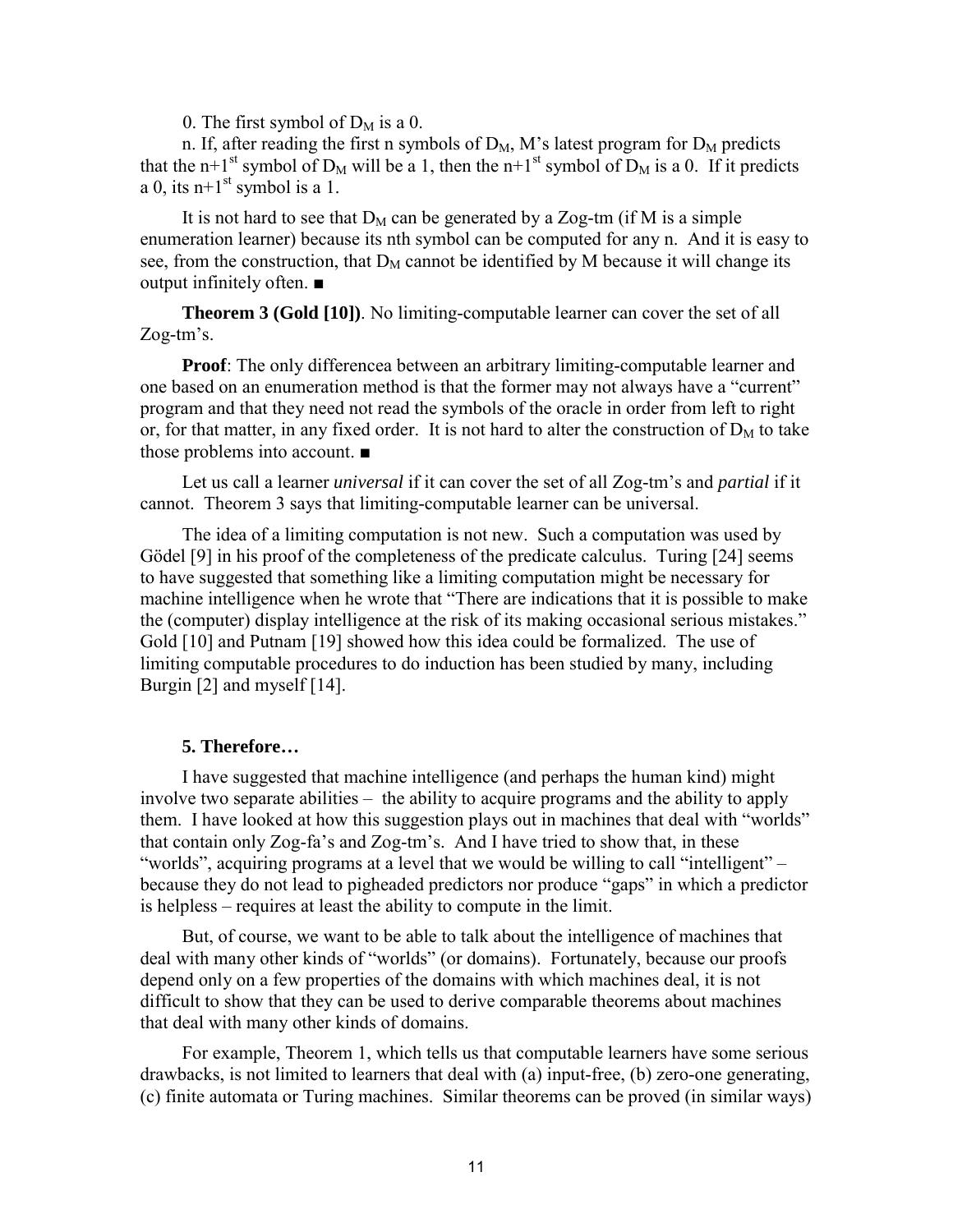about learners that deal with (a) machines with inputs as well as outputs, (b) machines that have a wide variety of different powers and (c) machines whose inputs and outputs are made up of more complex objects than just  $0$ 's and  $1$ 's.

Thus we can say that most, if not all, learners will have serious defects if they are restricted to (recursive) computing alone and have to deal with domains that are *dense* in the more general sense that any finite behavior  $-$  or sets of input-output pairs  $-$  of oracles of machines in the domain can be produced by at least two different machines in the domain. These defects have to arise if we expect the system doing the induction to satisfy the announcement condition of recursive computation.

Theorem 2 tells us that these shortcomings can be overcome by allowing a system to compute in the limit, which is one way to specify what kind of "departure from the completely disciplined behavior involved in computation" Turing [26] might have had in mind (albeit perhaps only vaguely) when he suggested that that is what intelligence might require.

Since fallibility is built into limiting computations (even when the data and the operation of the machine are both error-free), I take this to be one way to specify what Turing [25] might have had in mind (again, perhaps only vaguely) when he wrote that "if a machine is expected to be infallible, it cannot be expected to be intelligent".

Theorem 3 tells us that, although limiting computable learners can handle some dense domains (containing only computing machines), they cannot handle them all with such methods. This is an important limitation and there are two ways we might deal with it. We might try to develop more powerful methods that can be universal, or we might accept partiality and do the best we can with it.

If we try to develop universal algorithms we might want to look into types of superrecursive algorithms that are more powerful than limiting-computable ones and that can, therefore, cover the set of all Turing machines. Burgin [4] has called abstract machines that use them "inductive Turing machines of the second order" and I have called them "hyper trial and error" machines [14]. A more general, and more abstract, discussion of such procedures in logical, rather than machine, terms can be found in Kleene's classic paper on the arithmetic hierarchy [12].

It is hard to see how we could use hypercomputers in place of super-recursive algorithms for this purpose. Although hypercomputers (such as the neural nets of Siegelmann [21] or the quantum computers of Kieu [11]) can evaluate super-recursive algorithms, their ability to do so assumes that all the data they will need is potentially available at the start.

This allows them (in theory) to solve such classical problems as Turing's halting problem or Hilbert's tenth problem  $[17]$  – the problem of finding roots of Diophantine equations. We might want to say that learner/doers that could use such machinery in their doer components were more intelligent than learner/doers that could not. (After all, it need not be only the learning component of a learner/doer that determines the level of a machine's intelligence.) But it is not clear how their use could do much for the learner.

A typical hypercomputer solves a problem like the halting problem by (in essence) looking at the answers to an infinity of questions in finite time, asking "Does it stop after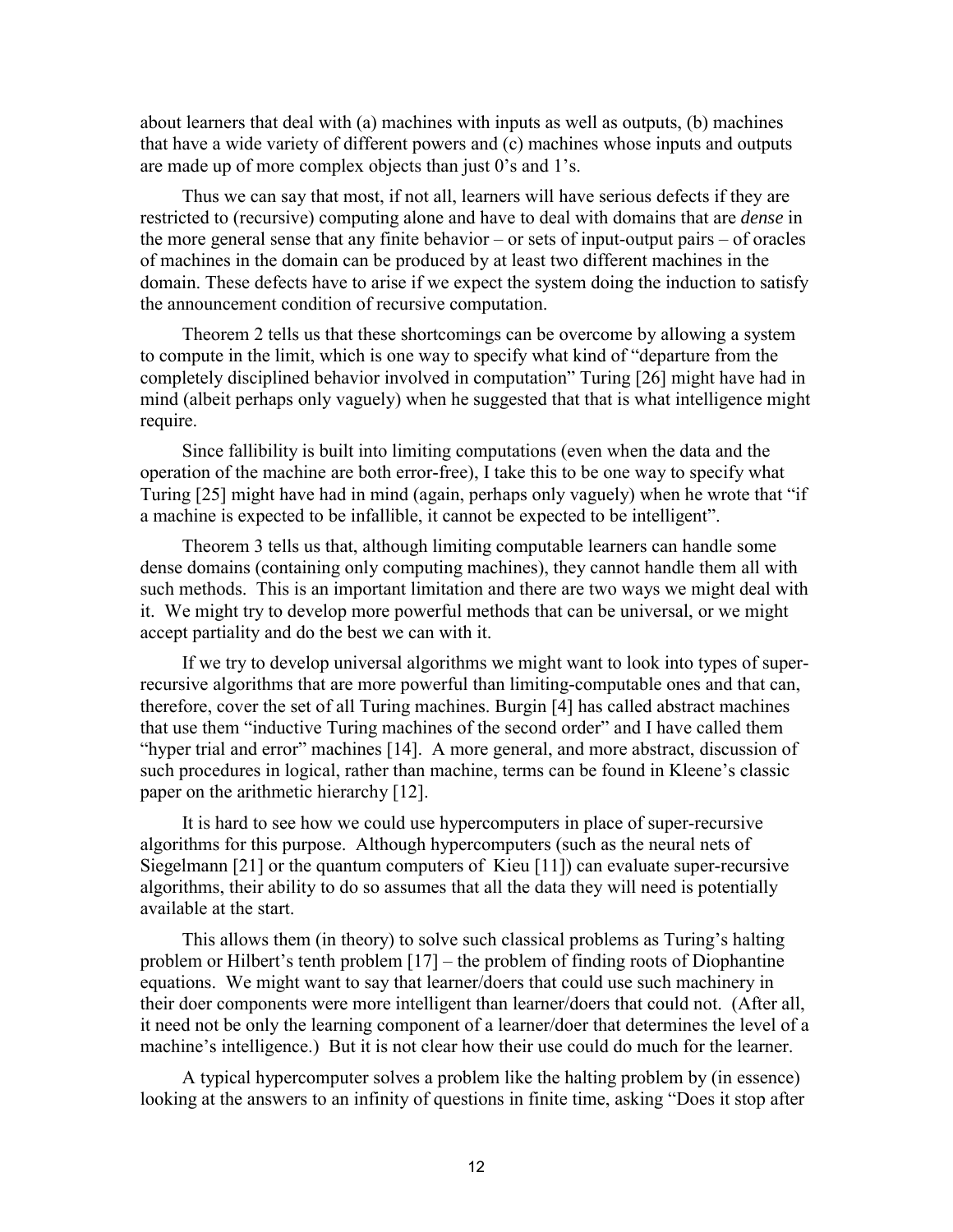step 1?", "Does it stop after step 2?" and so forth. This can be done (in principle, if not in fact) because the answer to each of these individual questions can be computed from the information given. The hypercomputer can compute the answers to all such questions and "look" at them in finite time. Based on what it "sees", it can come to a conclusion and satisfy the announcement condition.

Unless a learner/doer has some sort of device for seeing all the values of an oracle in some way  $-$  some sort of "crystal ball"  $-$  it is hard to see how such a hypercomputer could help.

Hyper trial-and-error algorithms and hypercomputers can be universal but they can be hard to implement or to use for learning from examples. In contrast, super-recursive algorithms are relatively easy to implement. They do, however, have two significant disadvantages. One is that their results are always tentative. The other is that they are (as Theorem 3 says) not universal. There is no single universal algorithm that can do anything any limiting-computable algorithm can do. Nothing that corresponds to Turing's "universal machine" or its concrete implementation, the general purpose digital computer. So, if intelligence is in the province of limiting-computing algorithms, an intelligent machine may have to run more than one algorithm at a time. Different algorithms to learn about different domains.

For the study of "natural" intelligence this suggests that the brain may have more than one learning module to deal with the world. So it is satisfying to see that there seems to be at least one case where this seems to be the case. The human brain seems to have one module for thinking about (and therefore, presumably, learning about) inanimate objects and another for dealing with humans. [20] These two modules seem to be physically distinct and therefore could use different algorithms. If the theory I am proposing here makes sense, we should expect to see more such modules in the brain.

For the development of "artificial" intelligence it suggests that we might want to recognize the fact that any learning algorithms we develop will only be able to deal with restricted domains. Learners that "only" cover the set of all finite automata are a particularly tempting domain to focus on at the start. They are simple. They might be powerful enough for many purposes, and they could provide a potentially useful test bed for studying limiting-computing learning algorithms.

If we use simple enumeration learners for this purpose, we will have to deal with the fact that they are enormously inefficient at deciding what program to consider when their current program is disproved by the evidence. (Looking through a fixed enumeration can result in a lot of very bad "guesses". Finding the right theory under such circumstances can be a bit like trying to write *Hamlet* by setting a bunch of monkeys to work on typewriters.)

The basic problem is that, when such a learner discards its current theory, it has to "decide what to think of next". There is no general "best" order in which to choose the next theory to consider and it is not easy to make the job of finding that next theory efficient. One way to speed up the search for the next theory would be to use knowledge of the domain.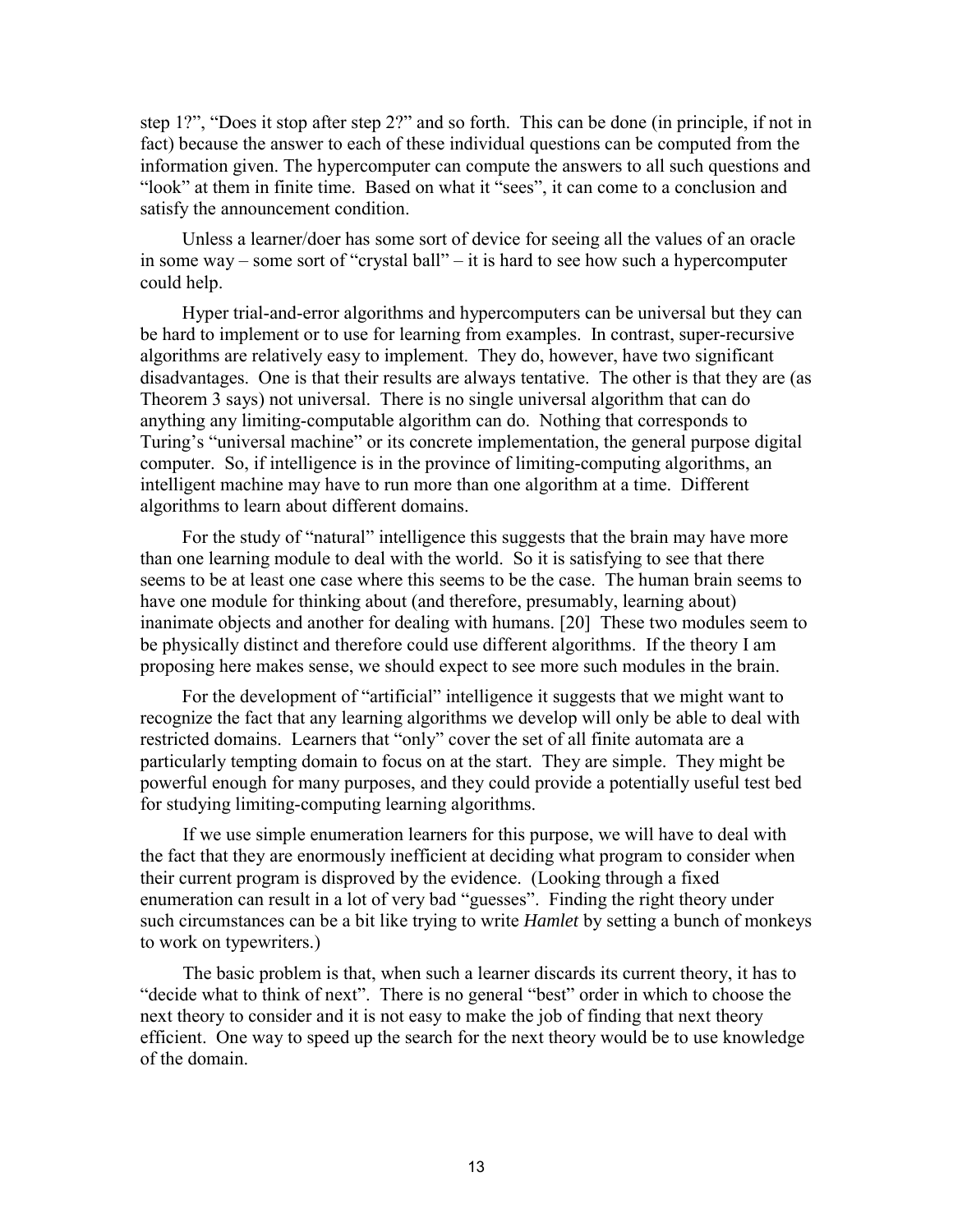For example, we know that any infinite tape generated by a Zog-fa will be eventually periodic, which is to say that it must be of the form  $t(s^*)$  where t is a finite (possibly empty) sequence and s\* is a finite sequence repeated infinitely often. A learner that looks for such a t and s in the part of the input oracle it has seen so far can find the "next" program to consider more efficiently than one that works "mindlessly" with a fixed enumeration.

Another way to speed the search through the enumeration is by excluding possible programs or by reordering the enumeration. People who take intelligence tests, for example, are sometimes asked to continue sequences like  $2.4\dots$  If the set of allowable continuations were not severely limited, such a question would make little if any sense. But, in fact, in IQ tests continuations of such sequences are usually implicitly limited to sequences built up from the rules people learn in school. And those rules are also ordered. So the sequence 2,4,6,8, built on addition, is usually thought to be a better continuation of  $2,4,...$  than  $2,4,8,16,...$ , built on multiplication, because addition is thought to be "easier" than multiplication. And sequences like  $2,4,5286,35432,...$  are not considered at all because they have no simple arithmetic explanation. Such limitations (and orderings) make it much easier (and faster) for a learner to "decide" what to "think of' next.

As people who work in artificial intelligence know, sometimes searches can be speeded up by changing the representation. Today's programming languages describe programs in terms of what the computer has to do to carry them out. If the algorithms were written in a language that defined algorithms in terms of what they accomplished, rather than the steps in terms of which they accomplished it, it might relatively easy to compute the next program to consider from the description of the current program and the datum that caused its rejection. If, for example, a program to control a golf-playing robot has a numerical parameter that determines how hard the ball is to be hit and a practice shot falls short, it is relatively easy to decide what to change in its program to take the new evidence – the shot that fell short – into account. But, in our case, changing numerical parameters only will probably narrow the domain too much.

Once we develop ways to increase the efficiency of limiting-computable learners, we might try putting them to practical use. Among the possible uses to which implementations of such learners might be put are the following:

## • *Programs that generate programs from examples*

Today, we program computers by telling them, step by step what to do. That is not how we usually "program" people. Limiting computable learners – if they could be made efficient – might make it possible for us to program computers by showing them examples of what we want them to do and letting them develop their own programs from those examples.

## • *Programs that adapt to their users*

A program that develops programs from examples can be used to develop models of that programís users from the way they behave to that program. For example, a teaching program might use the behavior of its students to try to develop a theory of what was going on in the minds of those students. And then it might use those theories to try to adapt its behavior to their needs.

• *Programs that generate theories from evidence*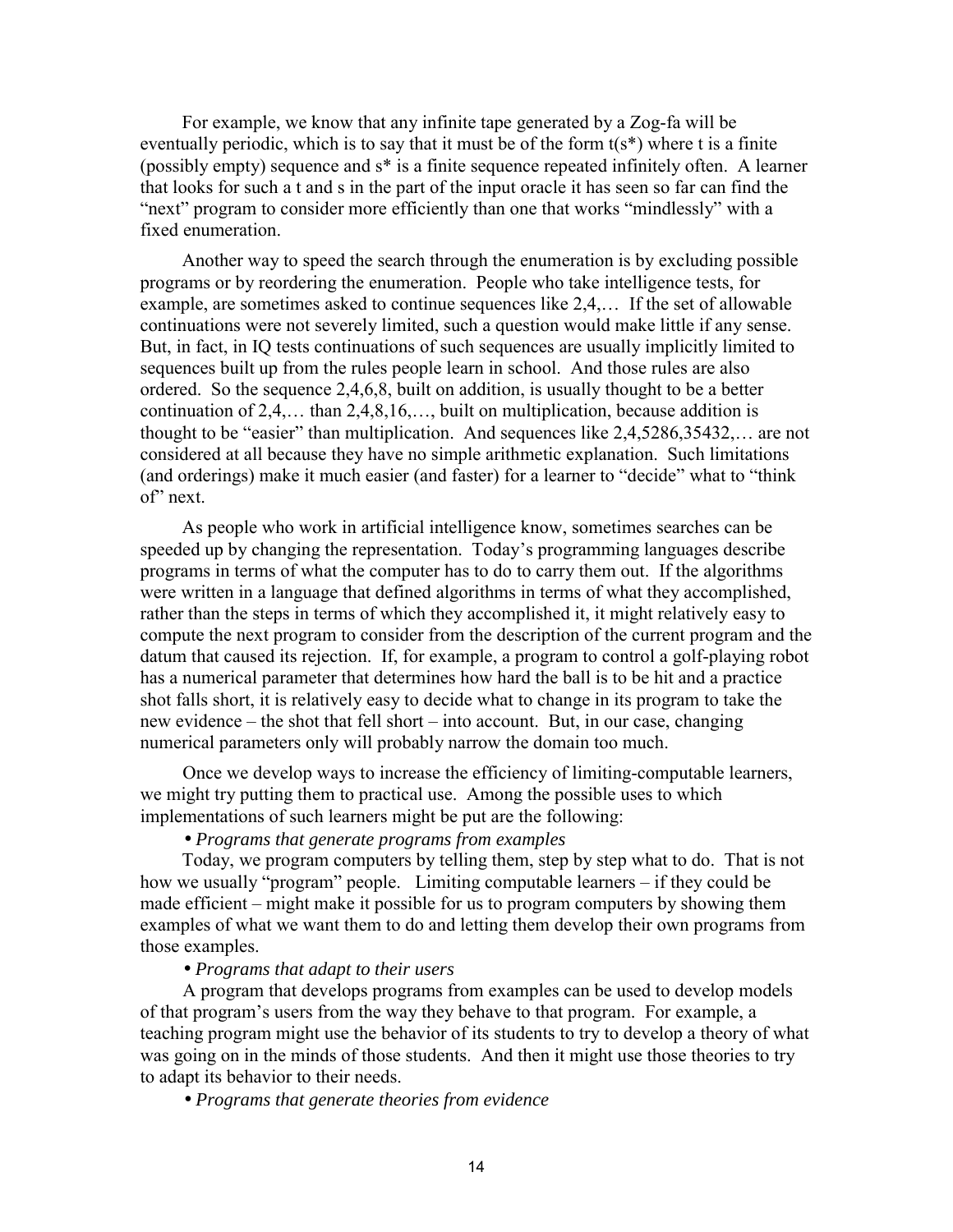Predictors with limiting computable learners model Popper's [18] account of the scientific method and they might, therefore, be used to automate certain kinds of theory generation. Popper argued that, when scientists try to come up with general theories from specific evidence, they have disproof procedure but not a proof procedure. In other words, they have a way to tell whether any particular swan they see disproves the theory that "All swans are white." But they have no way to prove that every swan they see will be white. So they effectively (by Popper's account) compute in the limit – holding on to a theory as long as it is not disproved by the evidence. By using simple enmeration methods, computers might be able to simulate the scientific method (if Popper was right about how it works). Popper's method is not the only way that theories can be generated from evidence and approaches based on other philosophical accounts of the scientific method, such as that of Kuhn [16], might also be worth trying to automate.

# • *Programs that generate programs from hints and incomplete or vague instructions.*

Applying a hint goes beyond the information given and might, therefore, also profit from algorithms that compute in the limit. And the "explicit" instructions given to humans (in such natural languages as English) are not totally explicit (in contrast to computer programs) so that, to follow them, a system also has to go beyond the information they give. As a result, they might profit from using super-recursive algorithms.

When we study human intelligence we often try to compare the intelligence of systems. We seem less interested in doing this with machines but we still do it from time to time. Thus people sometimes say that one chess-playing program is more intelligent than another because it plays better chess. But that compares the using components.

When we do that, we might want to say that one system,  $A$ , is *more<sub>1</sub> intelligent* than another, B, if its using component is larger or faster or more powerful in some other way than B's. It is this sense of comparative intelligence that makes a world-championship chess program seem intelligent to some.

Alternatively we might focus on the learning component and say that A is *more*<sub>2</sub> *intelligent* than B if its scope properly includes that of B or if it converges to the right programs more quickly.

One way to extend the scope of a learner is to allow it to use more than one algorithm at a time. It might for example, run several sub-learners, each using a different strategy to acquire programs. It could then (somehow) choose the best result that any sub-system came up with.

Gardner [8] has suggested that human intelligence may come in different "flavors" or "intelligences", each suited to a different domain. Given a particular problem, the mind might set several of these intelligences (or learners) to work, leaving it to some sort of supervisory system (which could be thought of as a model of what we call *consciousness*, if you like) to decide which of the results of its learners to convey to its user. A machine version of this idea might be worth exploring.

#### **6. Conclusion**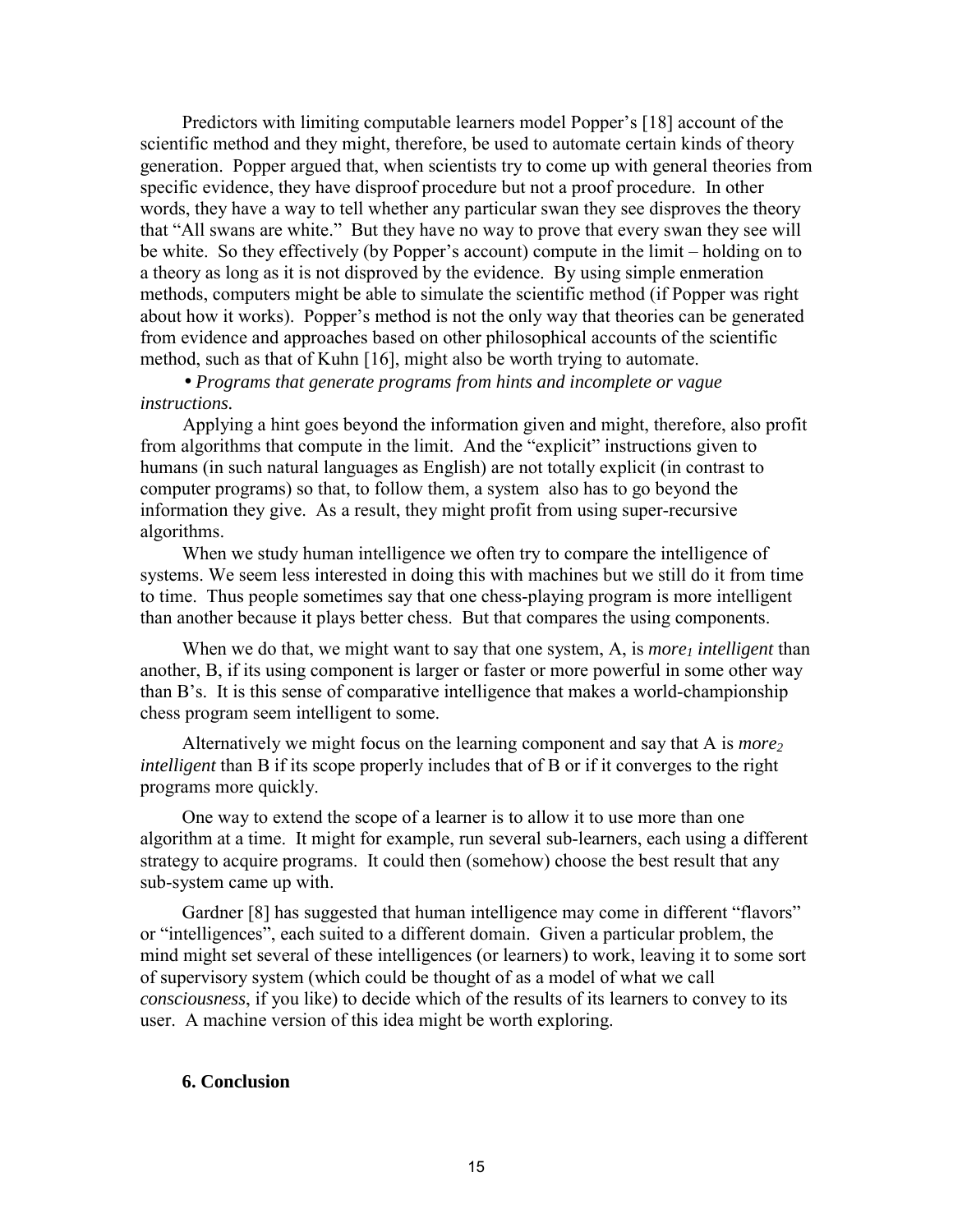People tend to feel that intelligence is a good thing, even if they are unable to say exactly what it is. But it presence in a machine might not be an unmitigated blessing. If, as I have suggested, you cannot have real intelligence without giving up the announcement condition, there are purposes for which we might not want machines to be intelligent.

Today we tend to use computers to do what we want them to do in the way we want them to do it. If we were to let them behave intelligently, we would (if the account I have given of intelligence here is correct) have to let them develop their own way of doing what we ask them to do and we would have to let them to come up with results that they could, later, change.

There are many applications for which we would want to avoid such independence and flexibility for very much the same reason that we might want to avoid them in human office clerks. But there are some applications for which intelligence  $-$  in the sense in which I have tried to define it here – might be a good thing.<sup>2</sup>

l

 $2$  I want to thank Mark Burgin and the referee for helpful suggestions. They should, of course, be granted the customary absolutions.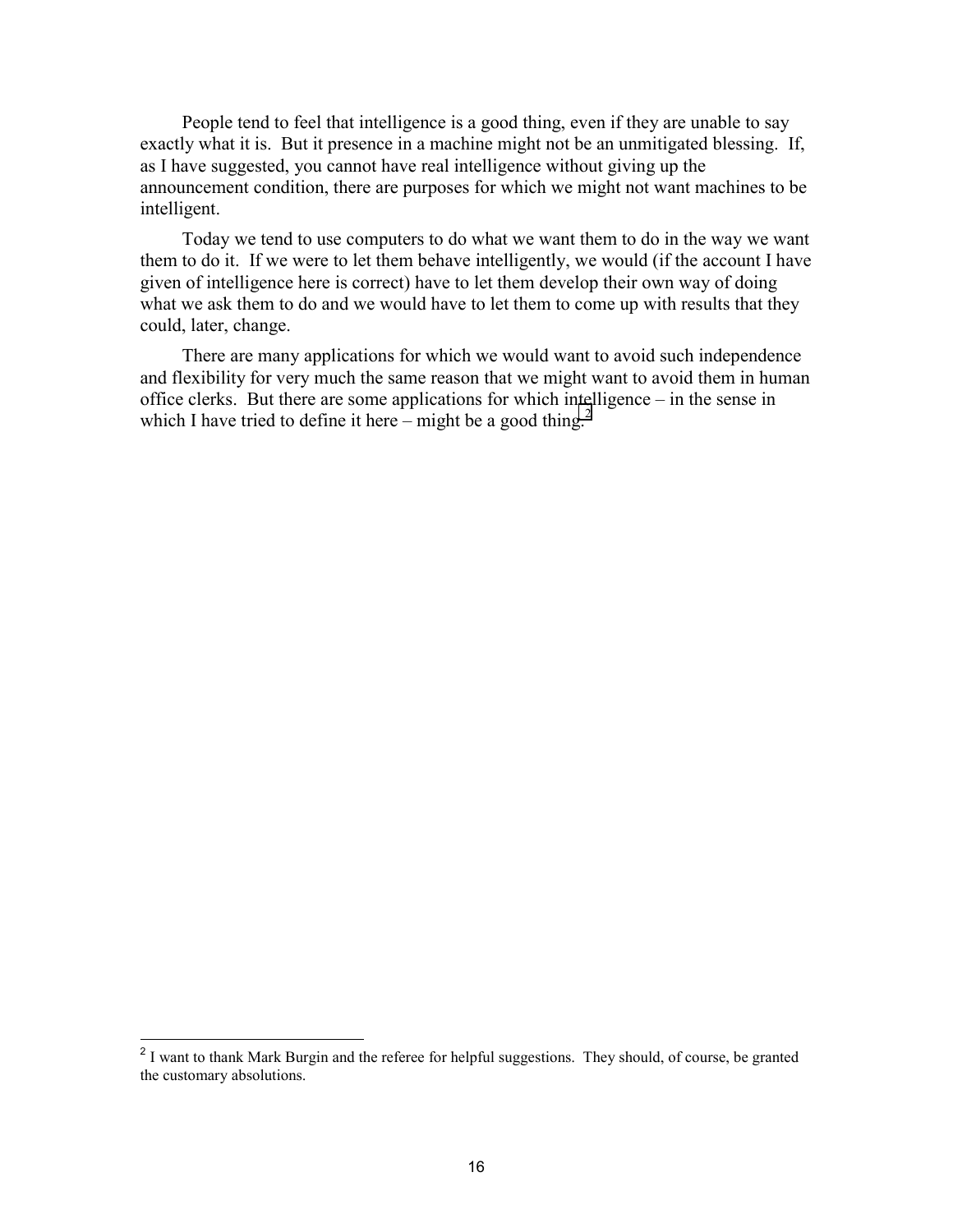#### **References**

[1] D. Angluin, C. H. Smith, Inductive Inference: Theory and Methods, *[Co](http://www.informatik.uni-trier.de/%7Eley/db/journals/csur/csur15.html#AngluinS83)mp. Surv.,* 3 (1983) 237-269.

[2] M.S. Burgin, Inductive Turing machines, *Sov. Math. Dok*, 270 (1983) 1289-1293.

[3] M.S. Burgin, Super-recursive algorithms as a tool for high performance computing, *Proc. of High Perf. Comp. Symp.* (San Diego, 1999) 224-228.

[4] M.S. Burgin, How We Know What Technology Can Do, *Comm. ACM*, 44 (2001), 82-88

[5] N. Chomsky, Aspects of the theory of syntax, MIT Press, Cambridge, MA, 1965.

[6] B. J. Copeland, D. Proudfoot, Alan Turing's forgotten ideas in computer science, *Scien. Amer.* 280 (1999) 76-81.

[7] P. Cotogno, Hypercomputation and the physical Church-Turing thesis, *Brit. Jnl. for the Phil. of Sci*. , 54 (2003), 181-223.

[8] H. Gardner, H., Frames of Mind: The theory of multiple intelligences*,* Basic Books, New York, 1983.

[9] K. Gödel, Die Vollständikeit der Axiome des logischen Funktionenkalküls, *Monat. für Math. und Phys.* 37 (1930) 349-360.

[10] E. M. Gold, Limiting recursion, *Jnl. of Sym. Logic*, 30 (1965) 28-48.

[11] T. D. Kieu, Quantum algorithm for the Hilbert's tenth problem, *Cont. Phys*. 44 (2003) 51-71.

[12] S. C. Kleene, [Recursive predicates and quantifiers.](http://links.jstor.org/sici?sici=0002-9947%28194301%2953%3A1%3C41%3ARPAQ%3E2.0.CO%3B2-C) *Trans. Amer. Math. Soc.*, 53 (1943) 41-73.

[13] S. C. Kleene, Representation of events in nerve nets and finite automata. In: *Automata Studies*, ed. by C.E. Shannon and J. McCarthy. Annals of Mathematics Studies, 34. Princeton University Press, Princeton, N. J., (1956), 3-41.

[14] P. Kugel, Induction pure and simple, *Inf. and Ctrl.,* 35 (1977) 276-336.

[15] P. Kugel, Computing machines can't be intelligent (...and Turing said so), *Minds and Mach.*, 12, 4 (2002), 563-579.

[16 ] T. Kuhn, The Structure of Scientific Revolutions, Chicago, University of Chicago Press, 1962.

[17] Yu. V. Matiyasevich, Solution of the Tenth Problem of Hilbert, *Mat. Lapok* 21 (1970) 83-87.

[18] K. Popper, The Logic of Scientific Discovery, (translation of Logik der Forschung), London: Hutchinson, 1959.

[19] H. Putnam, Trial and error predicates and the solution of a problem of Mostowski, *Jnl. of Symb. Logic.,* 20 (1965) 49-57.

[20] R. Saxe and Kanwisher, N., People thinking about thinking people The role of the temporo-partietal junction in "theory of mind", NeuroImage  $19 (2003) 1835-1842$ .

[21] H. Siegelmann, Computation beyond the Turing limit, *Science*, 268 (1995) 545-548.

[22] A. M. Turing, On computable numbers, with an application to the Entscheidungsproblem, *Proc. of the Lond. Math. Soc*., Series 2, 42 (1936) 232-265.

[23] A. M. Turing, Systems of logic based on ordinals, *Proc. of the Lond. Math. Soc.*, Series 2, 45 (1939) 161-228.

[24] A. M. Turing, Proposals for the development in the Mathematics Division of an Automatic Computing Engine (ACE), in B. E. Carpenter., R.N. Doran. eds. A.M. Turing's ACE Report and Other Papers, MIT Press, Cambridge, MA, 1986.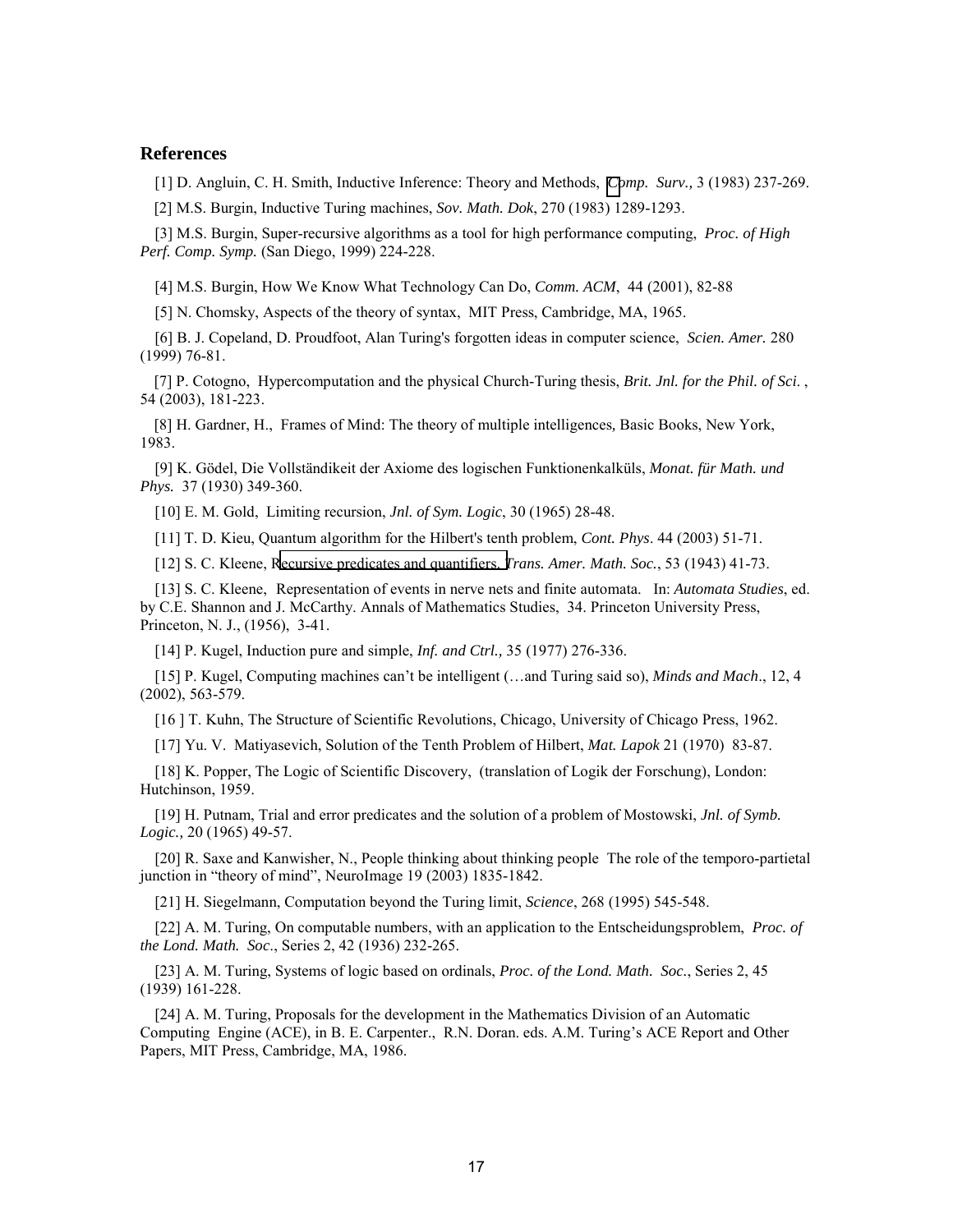[25] A. M. Turing, , Lecture to The London Mathematical Society on 20 February 1947, in B. E. Carpenter., R.N. Doran. eds. A.M. Turing's ACE Report and Other Papers, MIT Press, Cambridge, MA, 1986.

[26] A. M. Turing, Computing machinery and intelligence, *Mind 59 (N.S. 236) 1950 433-460.*